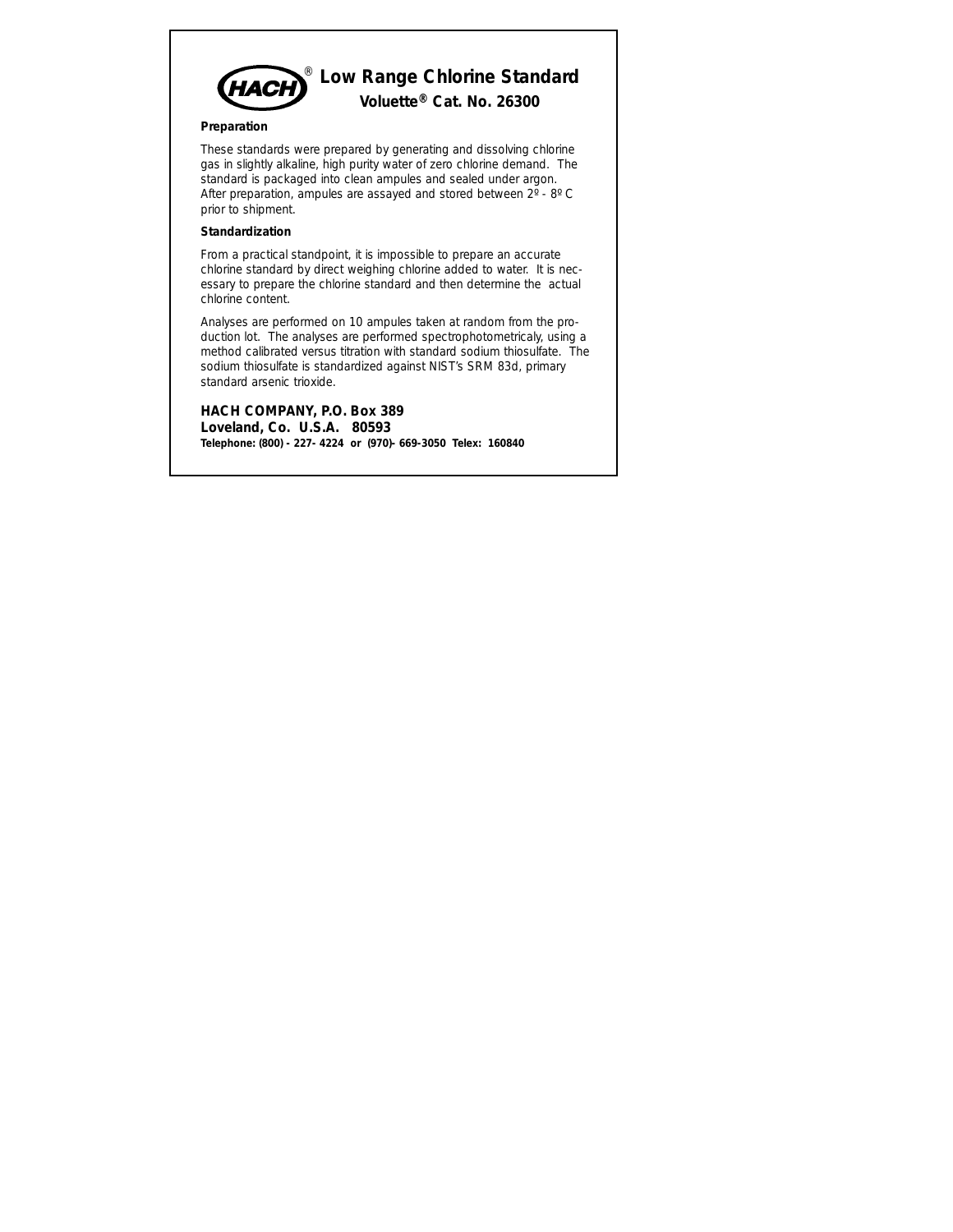# **Storage and Life Expectancy**

Chlorine exists in solution with pure water as hypochlorous acid and hypochlorite ion, the relative amounts depending on the pH of the solution. Research by Hach Company has shown that dilute solutions of hypochlorite are quite stable when protected from light and temperature excesses.

It is recommended that the low range chlorine ampules be stored under refrigeration between 35º - 45º F, (2º - 10º C ), immediately upon receipt. Minimize exposure to sunlight by keeping unopen ampules in its closed box. When stored under these conditions, the expected stability at the stated concentration is at least one year.

# **Using Voluette Ampule Standards for Chlorine Analysis**

- 1. Perform a chlorine determination by adding the DPD reagent (10-mL pillow size) to a 10-mL sample. Swirl to mix.
- 2. Measure the color and read the mg/L chlorine. Record the value.
- 3. Snap off the top of a LR Chlorine Voluette Ampule Standard. Using the TenSette Pipet, add 0.1 mL of standard to the prepared sample. Swirl to mix.
- 4. Read the mg/L chlorine and record.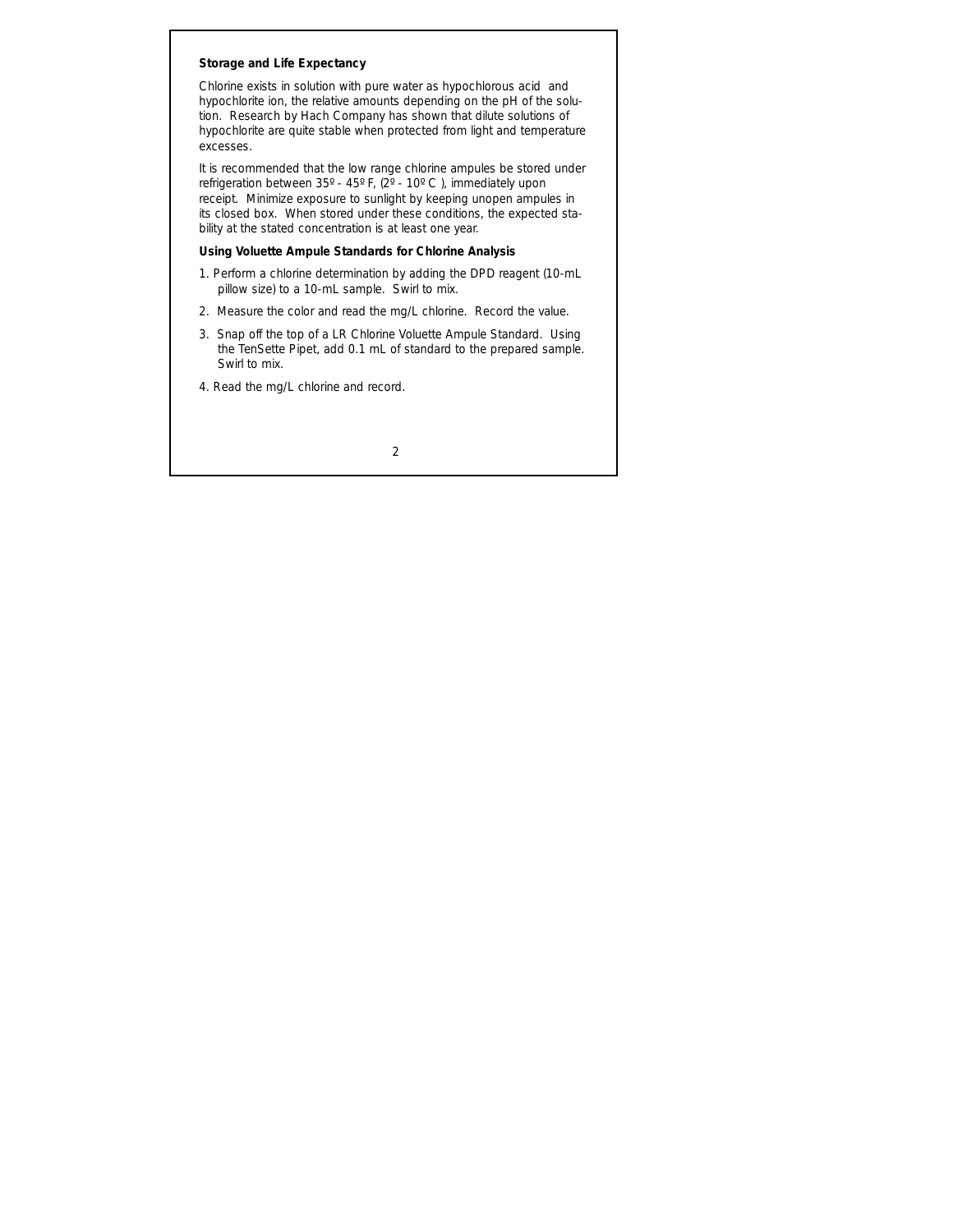5. Calculate the concentration of chlorine added to the sample:

mL of standard added x label Value of Voluette (mg/L) mL of standard added + mL of sample

*For example:*

The label shows the average free chlorine concentration of the ampules to be  $25.5 \pm 0.3$  mg/L.

Using 0.1 mL standard added and 10mL sample, the concentrations of free chlorine added to the sample is calculated according to the equation in step 5:

 $0.1$  mL  $x = 25.5$  mg/L  $= 0.25$  mg/L chlorine  $0.1$ ml + 10 ml

Therefore, the addition of 0.1 mL ampule standard should increase the chlorine content by 0.25 mg/L (Step 4 - Step 2). If less is recovered, begin a systematic check to locate and correct the problem. See the general booklet, *Standard Additions for Analytical Quality Control.*